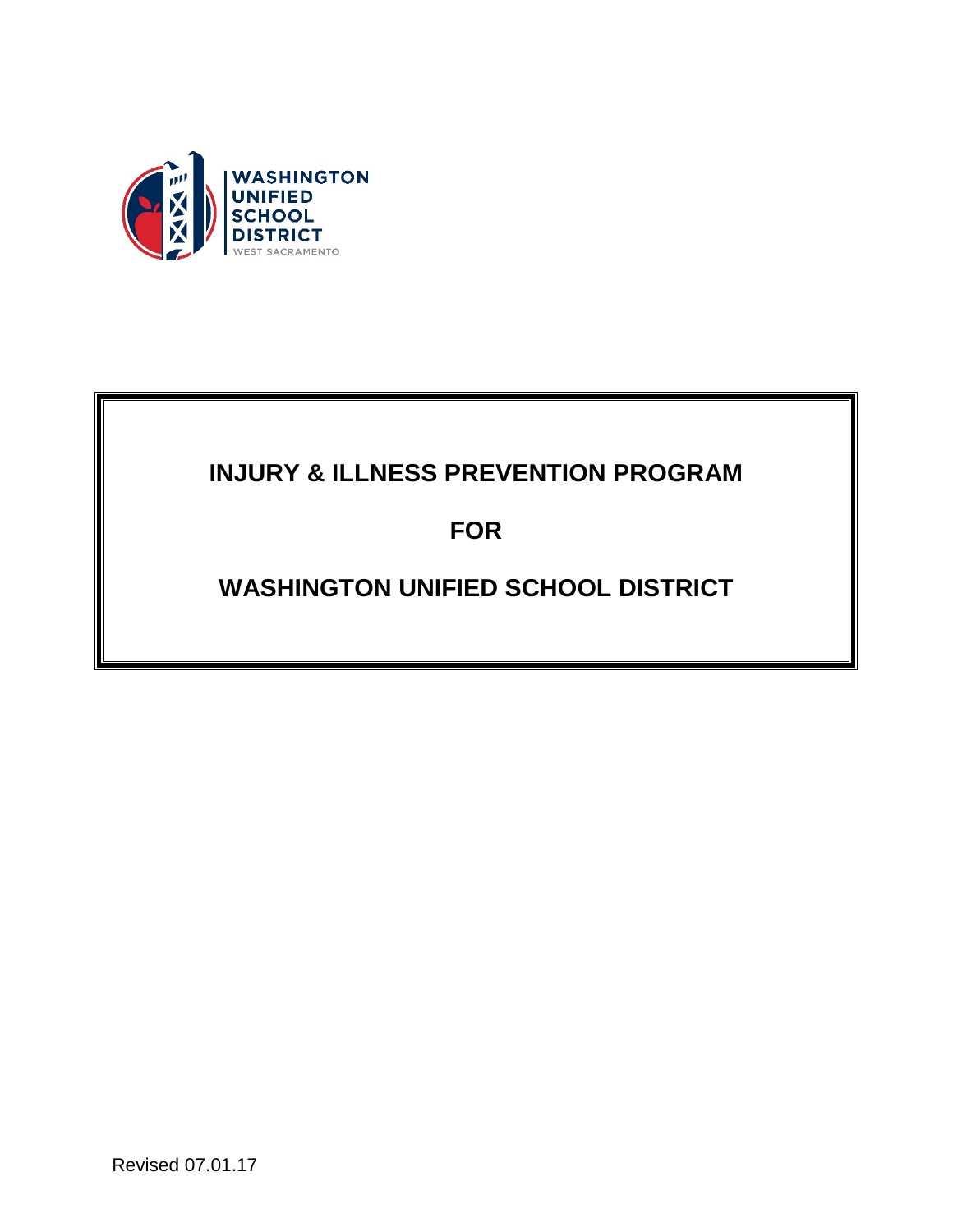# **INJURY & ILLNESS PREVENTION PROGRAM**

| <b>GOALS.</b>     |  |
|-------------------|--|
|                   |  |
|                   |  |
|                   |  |
| TRAINING          |  |
|                   |  |
|                   |  |
|                   |  |
|                   |  |
|                   |  |
| <b>COMPLIANCE</b> |  |
|                   |  |
|                   |  |
|                   |  |
|                   |  |
| COMPLIANCE        |  |
|                   |  |
|                   |  |
|                   |  |
|                   |  |
|                   |  |
|                   |  |
|                   |  |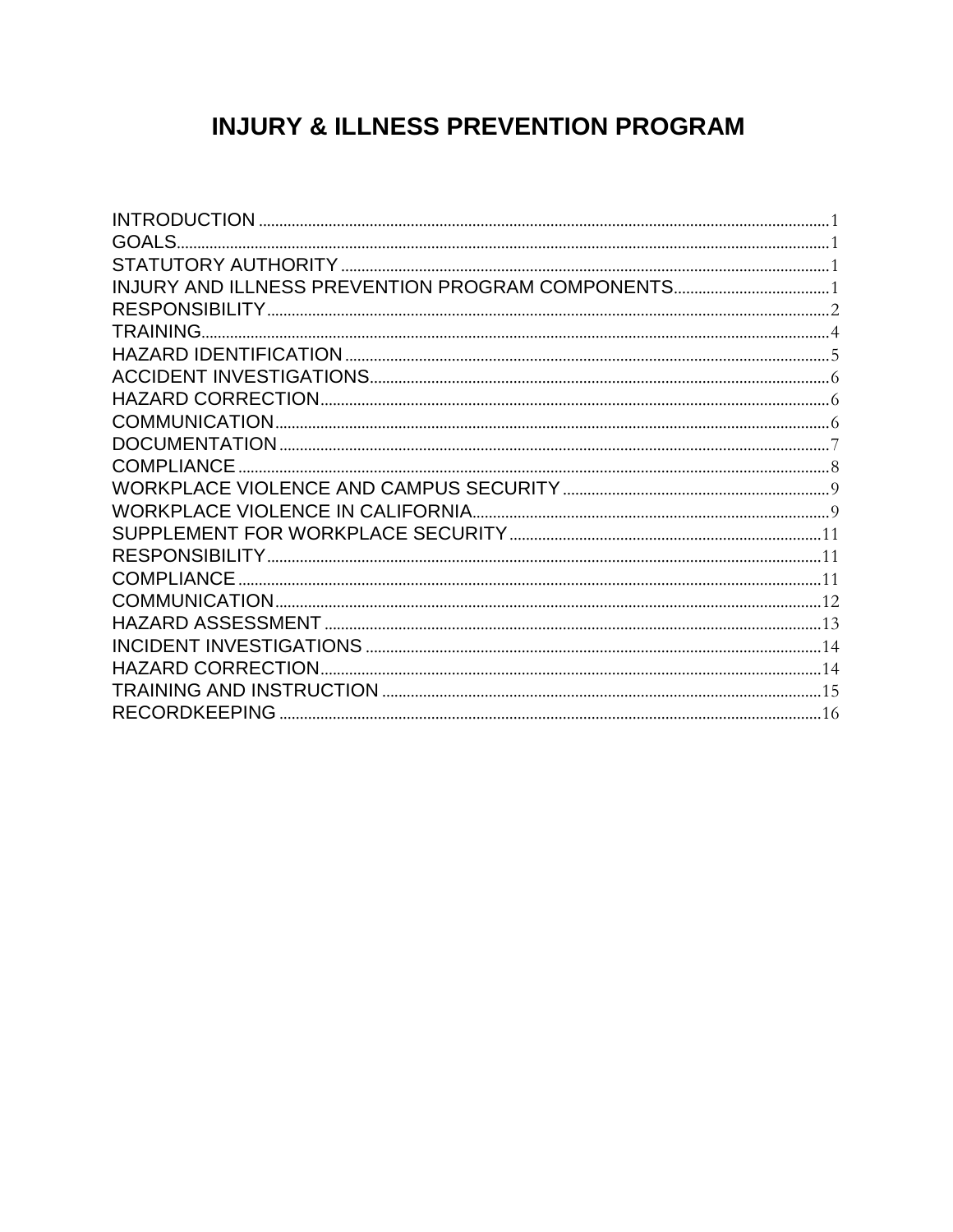#### <span id="page-2-0"></span>**INTRODUCTION**

Washington Unified School District has developed this Injury & Illness Prevention Program (IIPP) in order to maintain a safe and healthy work environment. The IIPP describes the goals, statutory authority, and the responsibilities of all employees under the Program. It addresses Compliance, Hazard Identification, Accident Investigation, Hazard Mitigation, Training, Hazard Communication, and Program Documentation. By making employee safety a high priority, the District hopes to reduce injuries and illnesses, increase productivity, and promote a safe and healthy environment for all individuals.

#### <span id="page-2-1"></span>**GOALS**

The Injury and Illness Prevention Program is designed to prevent injuries, illnesses, and accidents in the workplace. The purpose of the program is to protect the safety and health of all employees.

#### <span id="page-2-2"></span>**STATUTORY AUTHORITY**

This Injury and Illness Prevention Program, and compliance with it, is mandated under the following laws:

- California Labor Code Section 6401.7.
- California Code of Regulations Title 8, Sections 1509 and 3203.

The Board of Education has outlined the requirements of the Washington Unified Illness and Injury Prevention Program in Board Policy 4157.

#### <span id="page-2-3"></span>**INJURY AND ILLNESS PREVENTION PROGRAM COMPONENTS**

The Injury and Illness Prevention Program includes the following components:

- $\triangleright$  Safety and health inspections to find & eliminate unsafe working conditions and practices, to control health hazards, & to comply fully with the safety and health standards for every job.
- $\triangleright$  Training to all employees in good safety and health practices.
- $\triangleright$  Mechanical and physical safeguards to the maximum extent possible.
- $\triangleright$  Provides employees with personal protective equipment and instructions for its use and care.
- $\triangleright$  Enforces safety and health rules through a program of incentives and disciplinary procedures.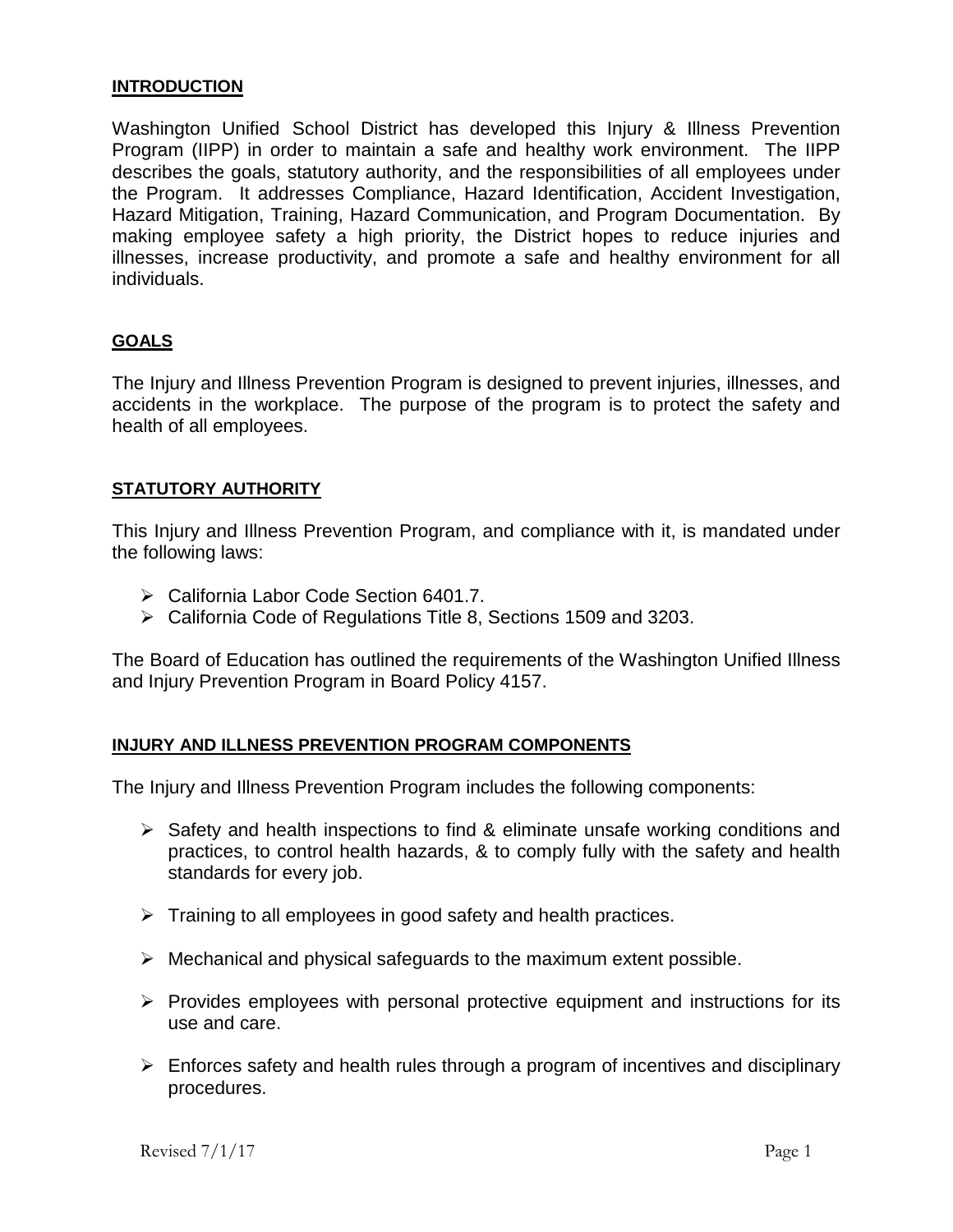- $\triangleright$  A procedure for the investigation of every injury, which includes determining the cause of the incident and the corrective actions taken to prevent its recurrence.
- $\triangleright$  A method for communicating with employees on occupational health and safety matters.

### <span id="page-3-0"></span>**RESPONSIBILITY**

The responsibility for establishing and maintaining effective environmental health and safety policies, specific to District facilities and operations, rests with the Superintendent of Washington Unified School District.

#### **Board of Education**

The Board of Education is ultimately responsible for the safety and loss control efforts of the District. Therefore, the Board of Education will provide overall policy direction for the District's Safety Program and hold personnel accountable for the program.

#### **Superintendent**

General policies, which govern the activities and responsibilities of the Injury & Illness Prevention Program, are established under the Superintendent's final authority. The Superintendent is responsible for developing and managing this Injury & Illness Prevention Program. The Superintendent may assign all or some of the program tasks to other District personnel. However, the Superintendent remains ultimately responsible for the implementation and maintenance of the District's Injury and Illness Prevention Program.

#### **Administrators, Managers, Supervisors, and Principals**

Administrators, Managers, Supervisors, and Principals are fully responsible and accountable to the Superintendent for compliance with the provision of the programs within their area of responsibility. Their responsibilities include, but are not limited to:

- $\triangleright$  Providing job-specific and general safety and hazard training to employees, including safety orientation.
- $\triangleright$  Documenting all safety trainings.
- $\triangleright$  Providing safe and healthy working conditions for all employees.
- $\triangleright$  Purchasing appropriate protective equipment, distributing it to employees, training employees on its proper use, and ensuring employee compliance & usage of the equipment.
- $\triangleright$  Conducting periodic site inspections and taking immediate action in rectifying dangerous work conditions, work procedures, and/or attitudes that adversely affect the health and safety of all employees.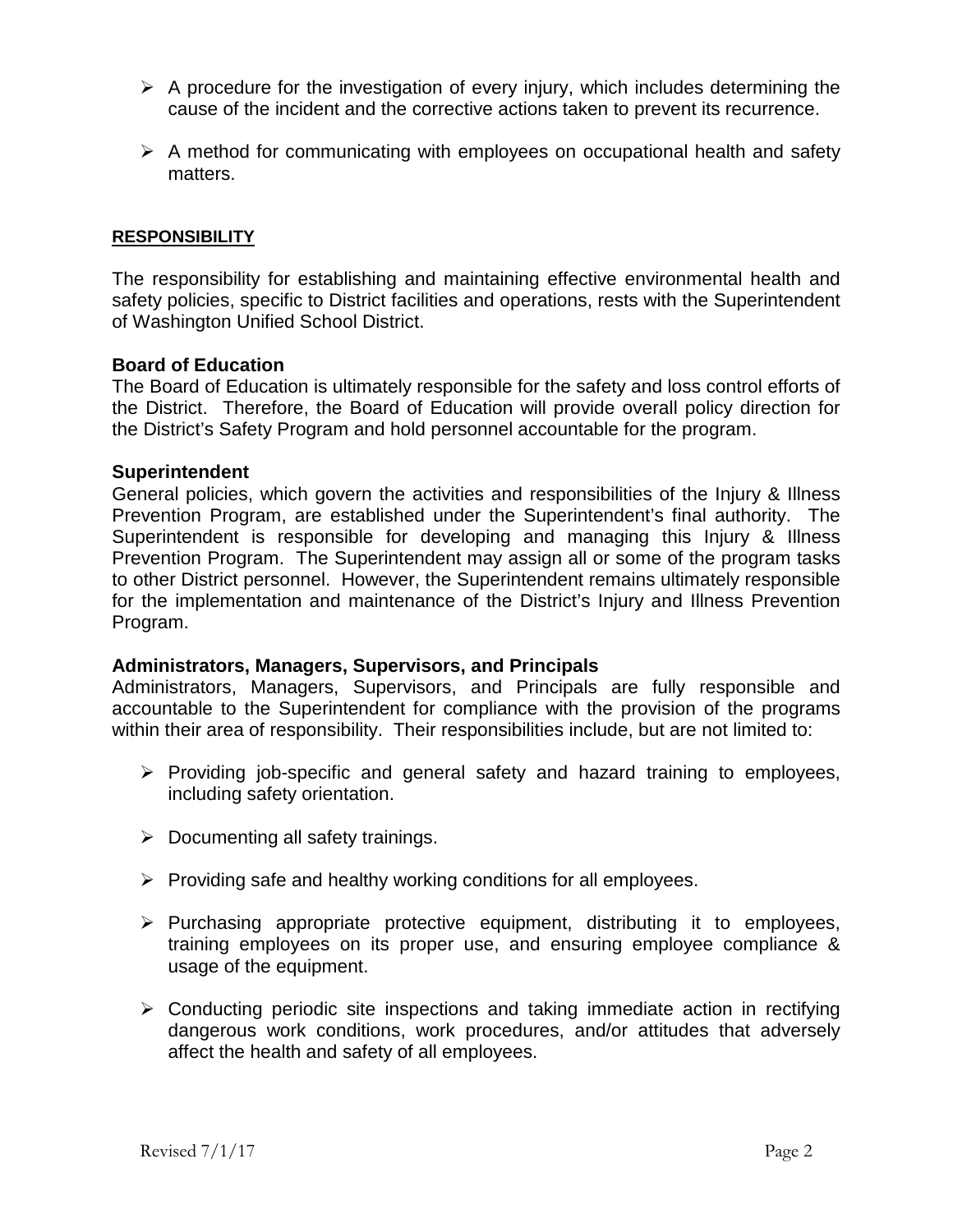- $\triangleright$  Investigating industrial accidents, injuries, illnesses and near miss incidents and determining the cause of the incident & the corrective actions needed to prevent its recurrence.
- $\triangleright$  Communicating with employees on occupational health and safety issues.
- $\triangleright$  Ensuring safety responsibilities are clearly outlined in the job descriptions, which govern the employees under their direction.
- $\triangleright$  Evaluating and ensuring employee compliance.

## **All Employees**

Safety is every employee's responsibility. All employees of the District are responsible for working safely and maintaining a safe work environment. As a condition of employment, employees must exercise due care in the course of their work to prevent injuries to themselves and to their fellow workers and actively contribute to the success of the overall safety program. At minimum, employees must:

- $\triangleright$  Comply with all District and departmental safety policies and procedures.
- $\triangleright$  Notify their supervisor if they do not fully understand District and/or departmental safety policies and procedures and/or the hazards associated with their job.
- Report all dangerous work conditions and/or defective tools, equipment and safety devices to their supervisor immediately.
- $\triangleright$  Report all accidents, near misses and injuries to their supervisor immediately.
- $\triangleright$  Keep working areas clean and orderly at all times.
- $\triangleright$  Avoid disorderly conduct such as horseplay, fighting and practical jokes.
- $\triangleright$  Wear required protective safety equipment and clothing as required by departmental safety rules and procedures or as directed by their supervisor.
- Attending/participating in District provided training and information programs.

## **Risk Manager**

The Risk Manager is responsible for:

- $\triangleright$  Coordinating the implementation of the Injury and Illness Prevention Program with support from the Superintendent, Managers, Supervisors, and Principals.
- $\triangleright$  Consulting with District employees on loss prevention matters and providing guidance to assure effective administration of the Injury and Illness Prevention Program.
- $\triangleright$  Maintaining a loss prevention program.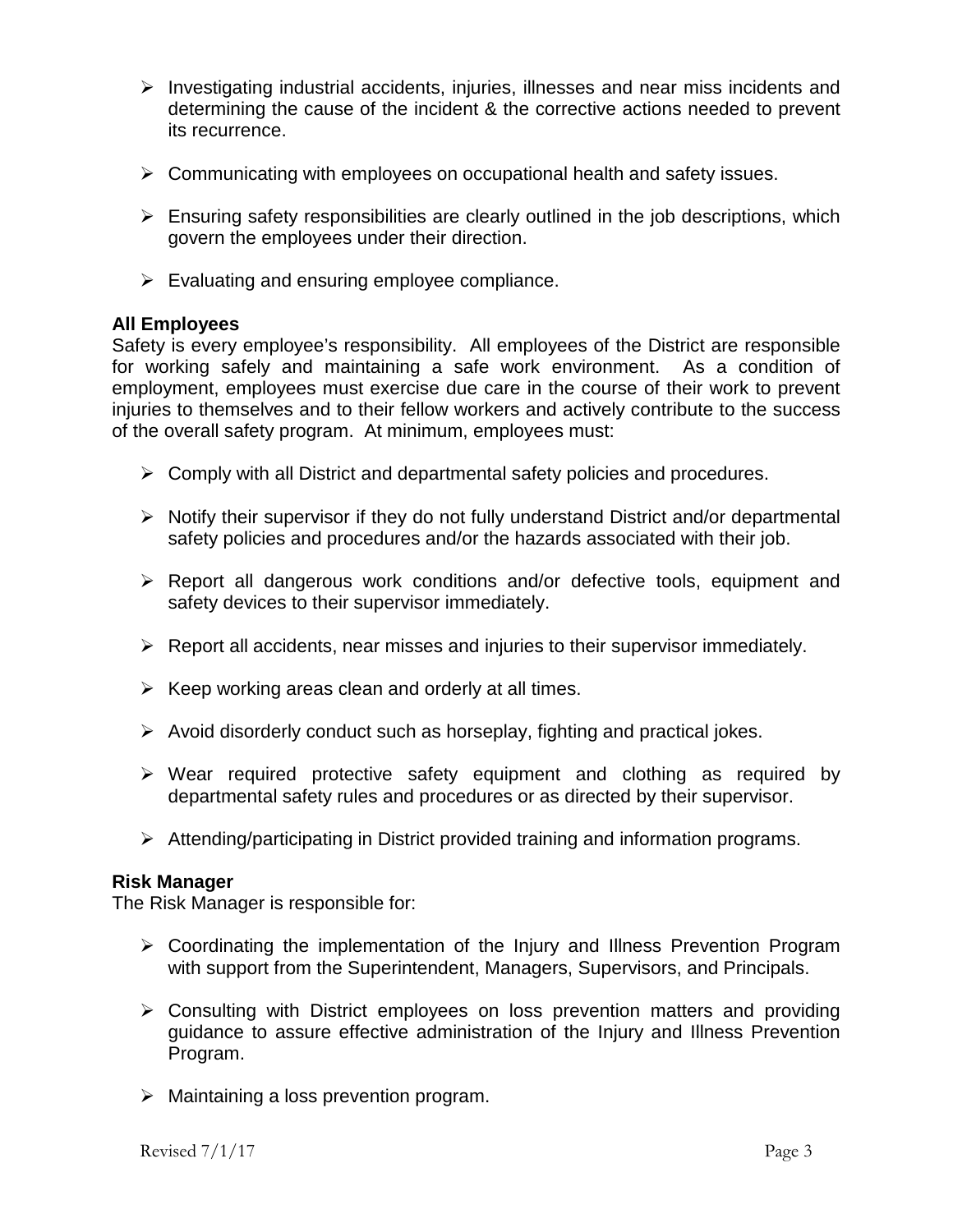$\triangleright$  Maintaining and reviewing all safety hazard investigation reports and publicizing information to inform management and personnel of circumstances which call for strong corrective measures.

## <span id="page-5-0"></span>**TRAINING**

Effective communication of safety information lies at the very heart of a successful Injury & Illness Prevention Program. All employees must be trained in general safe work practices. In addition, specific instruction regarding hazards unique to each employee's job assignment will be provided.

### **General Safe Work Practices**

At a minimum, all employees will be trained in the following:

- $\triangleright$  Fire Safety, Evacuation, and Emergency Procedures
- Hazard Communication (Use of Material Safety Data Sheets)
- ▶ Bloodborne Pathogens
- $\triangleright$  Heat Illness Prevention Program
- $\triangleright$  Injury & Illness Prevention Program

#### **Specific Safe Work Practices**

In addition to general training, each employee will be instructed how to protect themselves from the hazards specific to their individual job duties. At a minimum, this includes how to use workplace equipment, safe handling of hazardous materials, and use of personal protective equipment. Training must be completed before beginning to work on assigned equipment, and whenever new hazards or changes in procedures are implemented. The Superintendent is responsible for providing Site Administrators, Supervisors, and Managers with the training necessary to familiarize themselves with the safety and health hazards their employees are exposed to.

It is the responsibility of each Site Administrator, Supervisor, and Manager to know the hazards related to his/her employees' job tasks, and insure they receive appropriate training.

- 1. Supervisors will ensure that all employees receive general and job-specific training prior to initial or new job assignments.
- 2. Supervisors will ensure that employees are trained whenever new substances, processes, procedures or equipment are introduced to the workplace, which may create new hazards. Training must also be given when new or previously unrecognized hazards are brought to a supervisor's attention.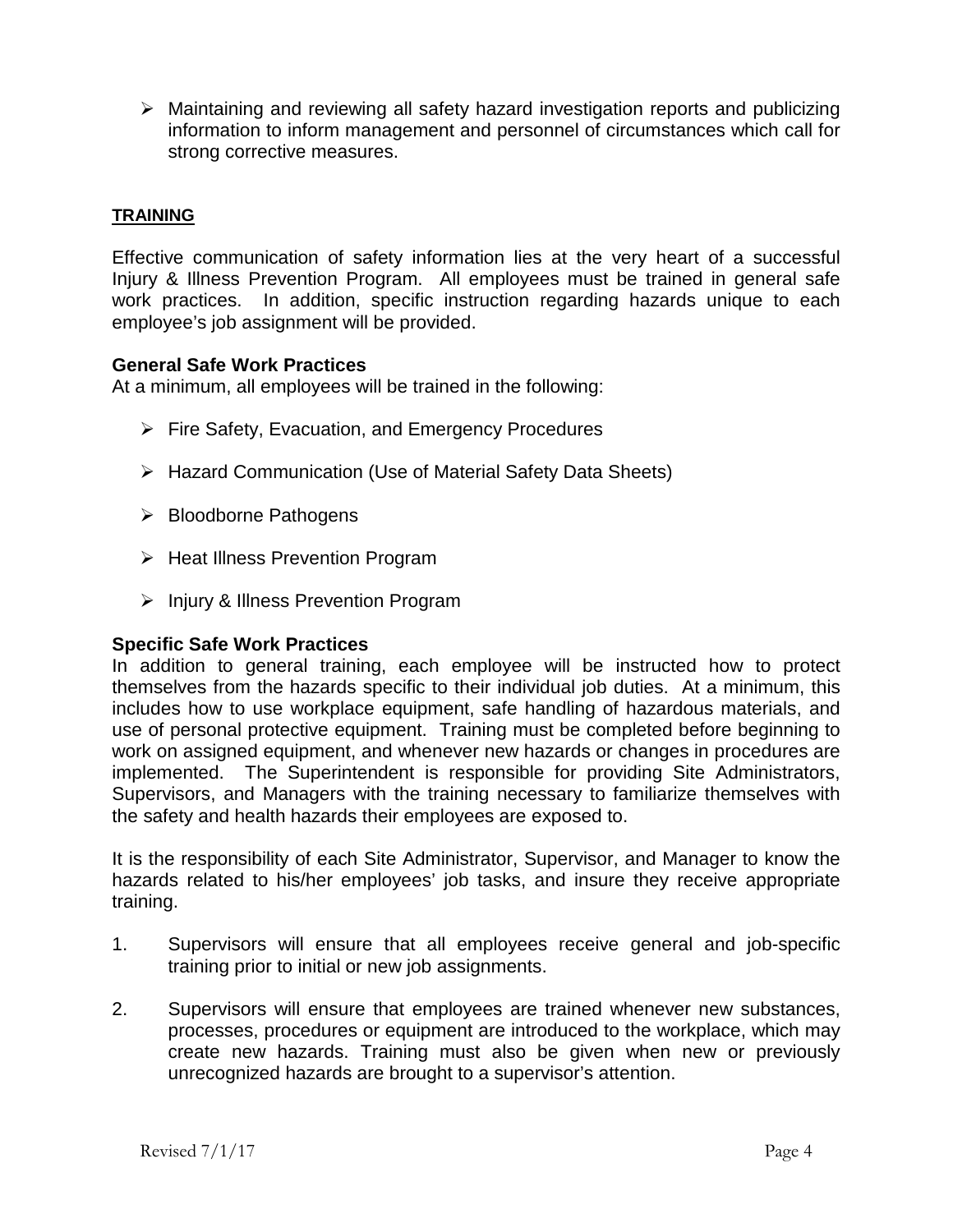- 3. Supervisors will provide training or retraining as necessary or as requested by an employee and/or required by law.
- 4. Trainings will be provided to familiarize supervisors with the safety and health hazards to which employees under their immediate direction and control may be exposed.
- 5. All training will be documented and kept on site and with the Risk/Benefits Manager.

## <span id="page-6-0"></span>**HAZARD IDENTIFICATION**

A health and safety inspection program is an essential tool for locating and reporting unsafe conditions and activities, which have the potential to cause injuries, accidents, and/or property damage. It is the responsibility of Washington Unified School District to ensure that appropriate, systematic safety inspections are conducted.

# **Scheduled Safety Inspections**

Continuous or daily site inspections should be conducted by supervisors and employees as part of their ordinary work or job responsibilities. This type of inspection activity and safety consciousness is a major contributor to workplace safety. All dangerous work conditions and/or defective tools, equipment and safety devices should be reported to the supervisor immediately.

The Maintenance, Operations and Transportation Department will conduct documented site safety inspections. Completed inspection forms will be submitted to the Director of MOT and the Risk/Benefits Manager each month for review.

The timeline for conducting documented safety inspections is as follows:

- $\triangleright$  Annual inspections of all office areas will be conducted to detect and eliminate any hazardous conditions that may exist.
- $\triangleright$  Semi-annual inspections of all potentially hazardous areas (shops, cafeterias, warehouses, gymnasiums, sheds, etc.) will be conducted to detect and eliminate any hazardous conditions that may exist.
- $\triangleright$  Semi-annual inspections of industrial arts, science, and home economics classrooms and equipment; playground equipment; athletic equipment; facilities housing and athletic equipment will be conducted to detect and eliminate any hazardous conditions that may exist.
- $\triangleright$  Daily inspections of buses will be conducted to detect and eliminate any hazardous conditions that may exist.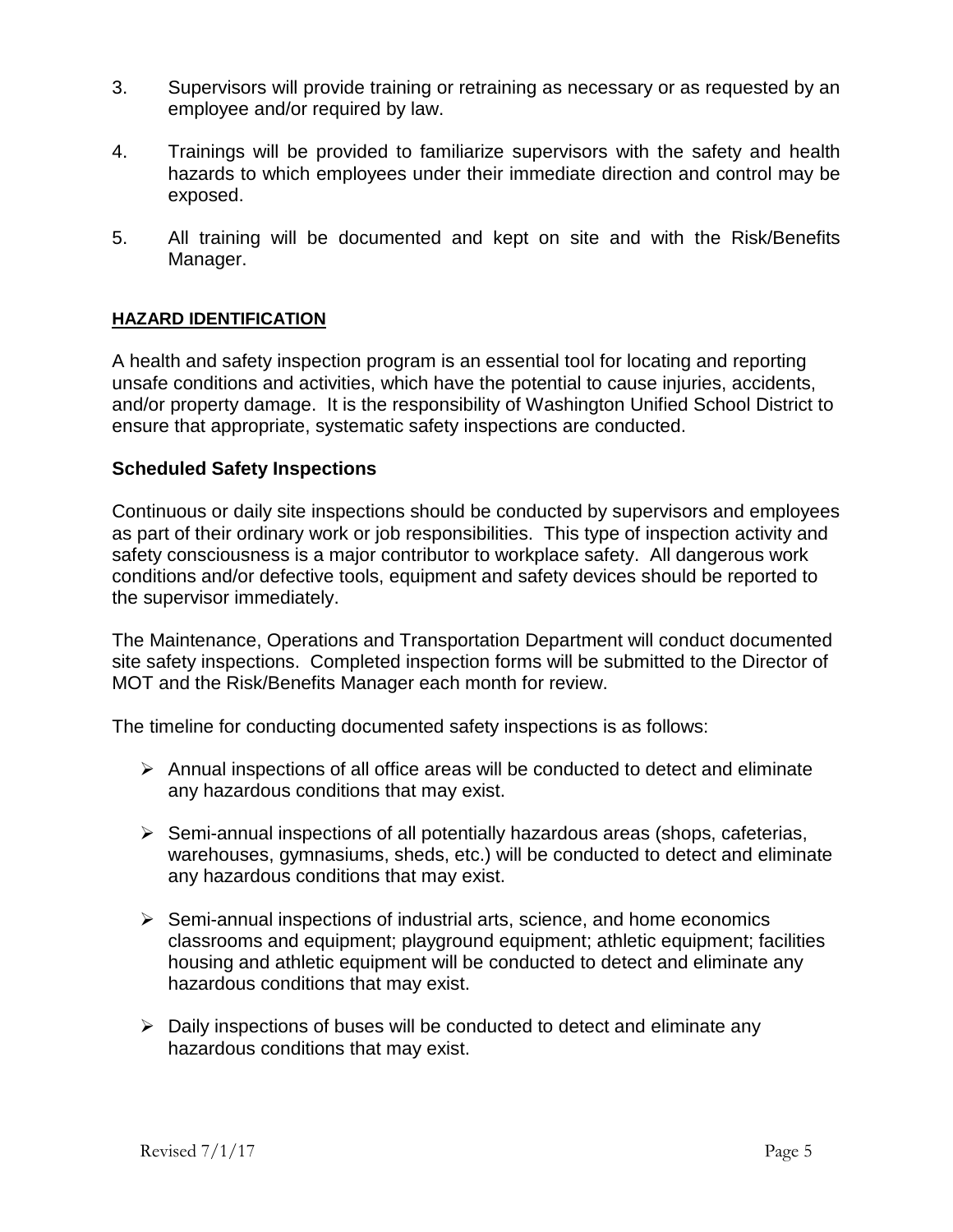# **Unscheduled Safety Inspections**

- $\triangleright$  Additional safety inspections will be conducted whenever new equipment or changes in procedures are introduced into the workplace.
- $\triangleright$  Safety inspections will also occur when the District is made aware of a new or previously unrecognized hazard.
- $\triangleright$  Safety reviews will be conducted when occupational accidents occur to identify and correct hazards that may have contributed to the accident.

## <span id="page-7-0"></span>**ACCIDENT INVESTIGATIONS**

All accidents, injuries, illnesses, and near-miss incidents and exposures to hazardous substances during employment with the District will be investigated by the employee's supervisor using the Supervisor's Report of Industrial Injury/Illness. Appropriate repairs or procedural changes will be implemented promptly to correct the hazards implicated in these events. Particular attention will be given to ways to prevent future occurrences of the event. The Accident Investigation Guide has helpful tips for investigating accidents.

To ensure timely accounting for workers' compensation procedures, both employee and their supervisor must complete their respective documentation, which is available at the District Office or school site.

## <span id="page-7-1"></span>**HAZARD CORRECTION**

All hazards identified will be promptly investigated and alternate procedures implemented as indicated. The District recognizes that hazards range from imminent dangers to hazards of relatively low risk. Corrective actions or plans, including suitable timetables for completion, are the responsibility of the Site Administrator or Superintendent.

Supervisors should inform all employees of any unsafe conditions that cannot be immediately corrected and ensure that all necessary precautions are taken to prevent mishaps. Facilities and equipment found to be unsafe for use should be marked or sectioned off by the supervisor until the hazard can be corrected. Personnel who continue to use any item that has been marked unsafe, who remain in sectioned off hazardous areas, or who willfully remove any hazard barriers before the unsafe condition is corrected is subject to disciplinary action up to and including dismissal.

## <span id="page-7-2"></span>**COMMUNICATION**

Effective two-way communication, which involves employee input on matters of workplace safety, is essential to maintaining an effective Injury & Illness Prevention Program. To foster better safety communication, the following guidelines will be implemented: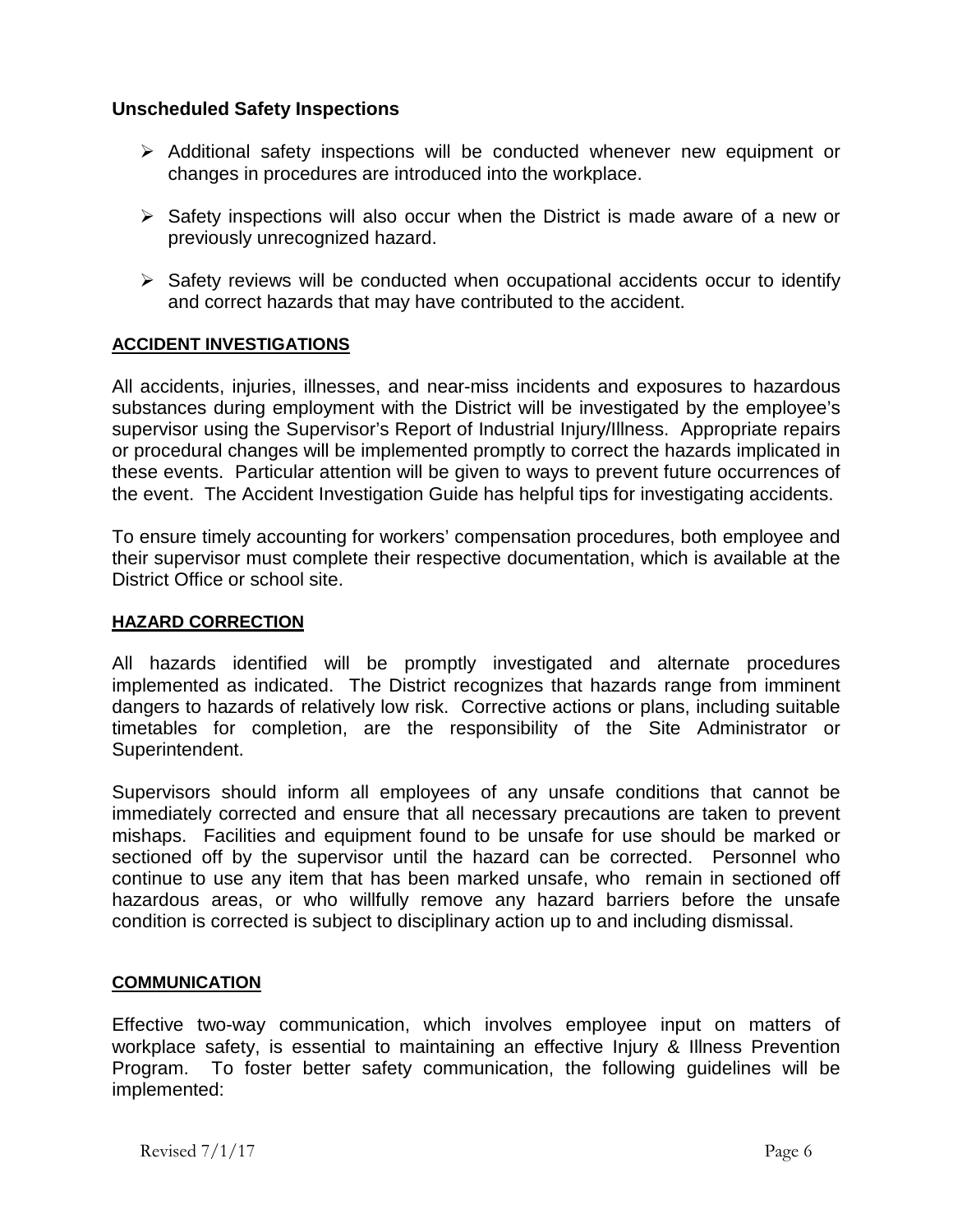Each site will use an Employee Bulletin Board, in a location accessible to all employees, for posting information on safety. Changes in protocol, safety bulletins, accident statistics, training announcements, and other safety information will be posted, as available.

Site Administrators, Managers, and Supervisors will provide time at periodic staff meetings to discuss safety topics. Status reports will be given on safety inspections, hazard correction projects, and accident investigation results, as well as feedback to previous employee suggestions. Employees will be encouraged to participate and give suggestions without fear of reprisal. Additional communication methods to be used include:

- **Posters**
- $\triangleright$  Training Programs
- **▶ Written Communications**

Employees are required to immediately report any unsafe condition or hazard that they discover in the workplace to their supervisor, the maintenance department, or other authority. The work order system can be used to report unsafe conditions or hazards to maintenance. Each school site has personnel that can enter work orders into the system.

Employees who wish to remain anonymous may report unsafe conditions or hazards by submitting the work order form without identifying themselves. No employee will be disciplined or discharged for reporting any workplace hazard or unsafe condition. Supervisors will follow up all suggestions and investigate the concerns brought up through these communication methods. Feedback to the employees is critical, and must be provided for effective two-way communication.

## <span id="page-8-0"></span>**DOCUMENTATION**

Many standards and regulations of Cal/OSHA (California/Occupational Safety and Health Administration) contain requirements for the maintenance and retention of records for occupational injuries and illnesses, medical surveillance, exposure monitoring, inspections and other activities relevant to occupational health and safety. To comply with these regulations, as well as to demonstrate that the critical elements of this Injury & Illness Prevention Program are being implemented, the following records will be kept on file in the District Office and/or school site for at least the length of time indicated below:

- Copies of all IIPP Safety Inspection Forms. Retain 5 years.
- $\triangleright$  Copies of all Accident Investigation Forms. Retain 5 years.
- Copies of all Employee Training Checklists/Documents. Retain for the duration of employee's employment.
- Copies of all Safety Meeting Agendas. Retain 5 years.

The District will ensure that these records are kept in the employee's personnel file or online, and present them to Cal/OSHA or other regulatory agency representatives if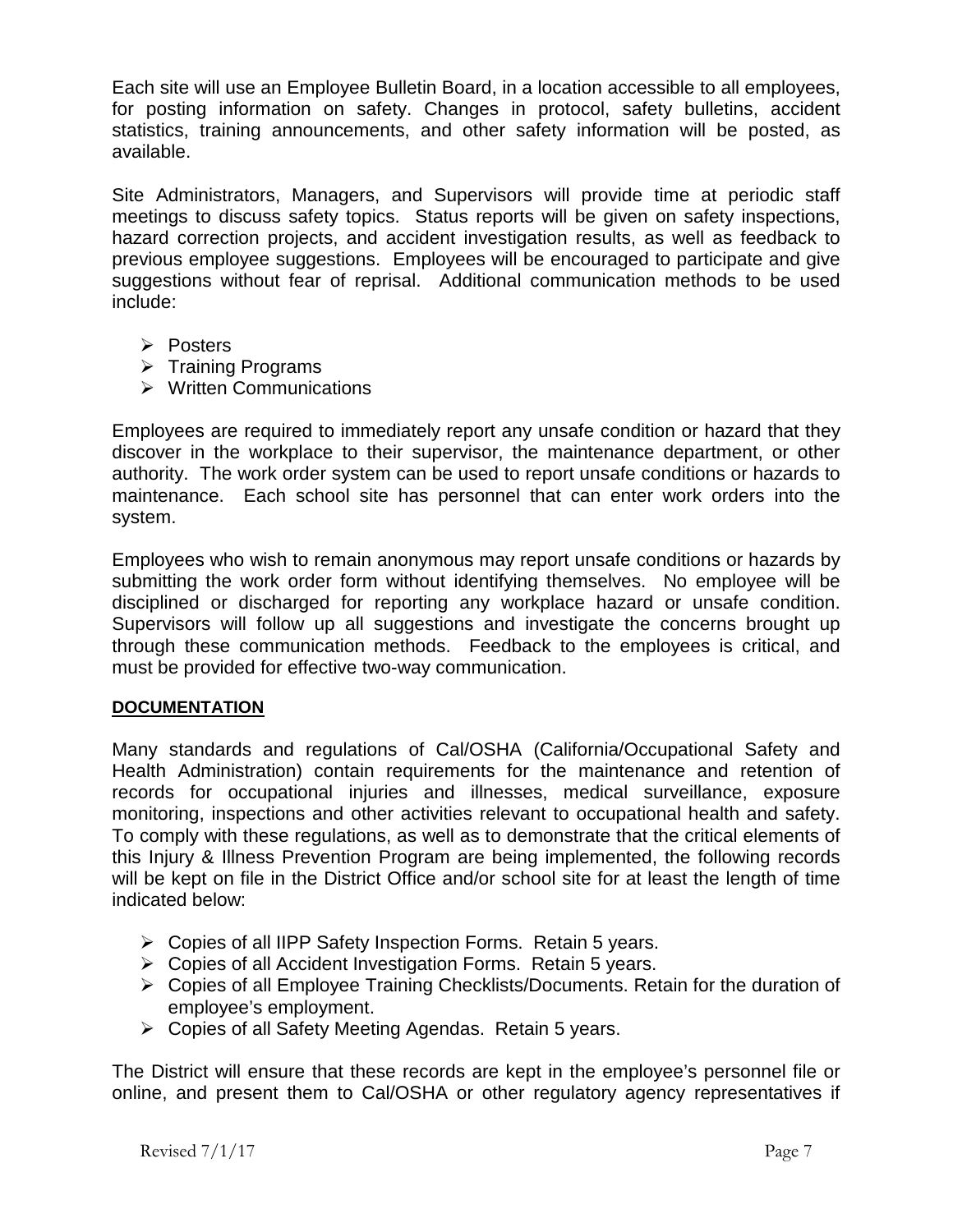requested. A review of these records will be conducted by the Risk/Benefits Manager to measure compliance with the Program.

#### <span id="page-9-0"></span>**COMPLIANCE**

Compliance with this Injury & Illness Prevention Program will be achieved in the following manner:

#### **Disciplinary System**

Site Administrators, Supervisors, and Managers will use all disciplinary procedures available to them to ensure that employees follow established safety policies and procedures. Failure to comply with the safety guidelines of the Injury and Illness Prevention Program will result in disciplinary actions covered under:

- Washington Teachers' Association Contract Article 21: Discipline
- California School Employees Association Contract Article 13: Disciplinary Action

#### **Incentive Program**

Incentives will be offered to school sites and to those employees who comply with the safety policies and procedures of the Injury and Illness Prevention Program.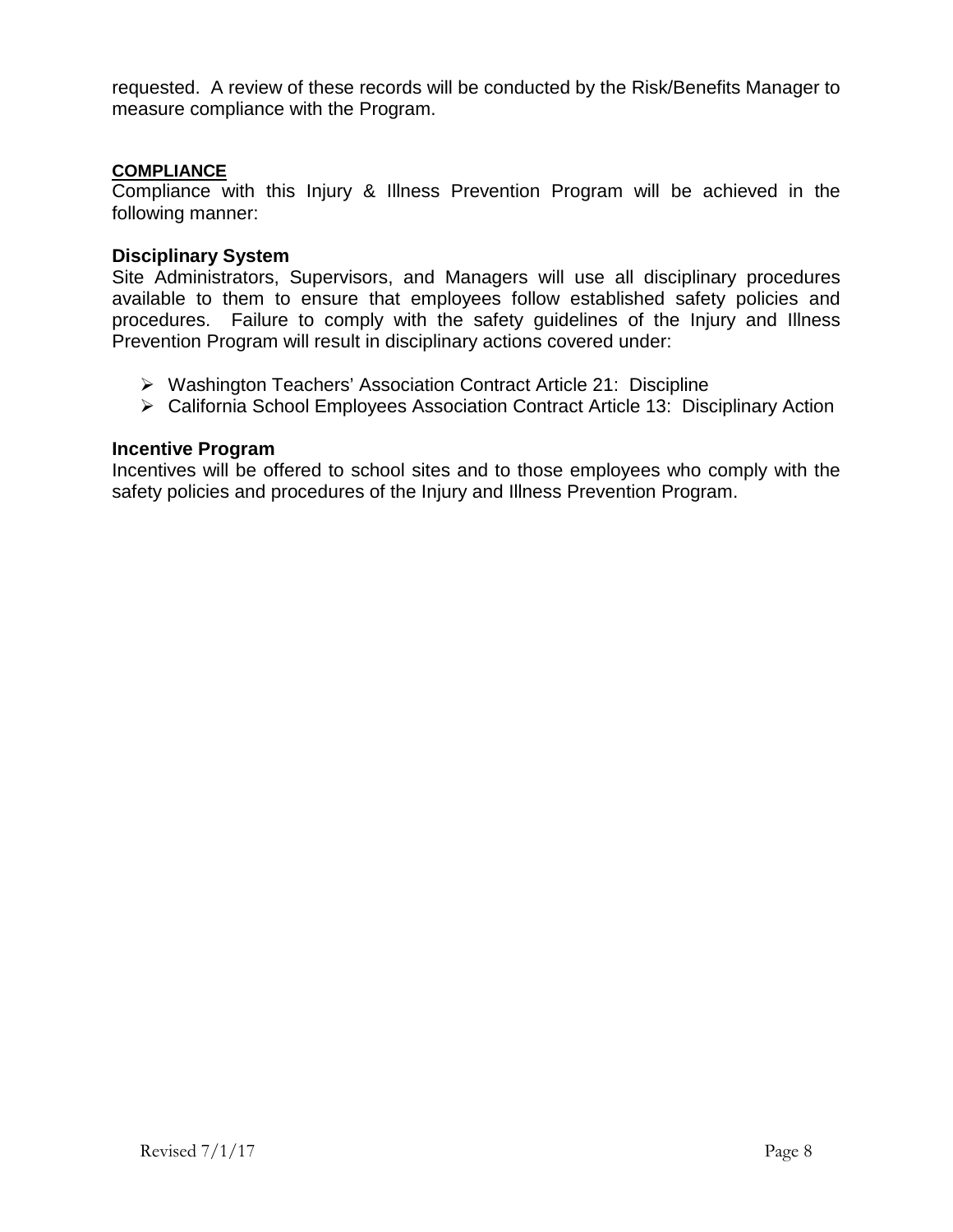# <span id="page-10-0"></span>**INJURY & ILLNESS PREVENTION PROGRAM SUPPLEMENT FOR WORKPLACE VIOLENCE AND CAMPUS SECURITY**

# **WORKPLACE VIOLENCE IN CALIFORNIA**

<span id="page-10-1"></span>The circumstances associated with workplace violence in California can be divided into three major types. However, it is important to keep in mind that particular occupations or workplaces may be subject to more than one type, but some or all may not apply to violence in school districts.

# **A HISTORY**

**Type I** - In California, the majority of fatal workplace assaults involve a person entering a small late-night retail establishments, e.g., liquor store, gas station or a convenience food store, to commit a robbery. During the commission of the robbery, an employee, or more likely, the proprietor, is killed or injured. These types of exposure rarely occur at school sites, but they can happen. Private enterprise usually attracts this type of violence

Employees or proprietors who have face-to-face contact and exchange money with the public, who work late at night and into the early morning hours, and who often work alone or in very small numbers are at greatest risk of a Type I event. While a potential assailant may feign being a parent as a pretext to enter a District site, he or she has no legitimate relationship to the site. It is extremely important that District site visitors be challenged if they are not wearing appropriate ID.

Robberies resulting in workplace assaults usually occur between late night and early morning hours and are most often armed robberies. Many potential victims of late night school site violence could be teachers or administrators who are attacked while working late at their site or janitors who are assaulted while cleaning the site after it is closed.

**Type II** - A Type II workplace violence event involves an assault or threat by someone who is either the recipient or the object of a service provided by the affected workplace or the victim. Type II events involve fatal or nonfatal injuries to individuals who provide services to the Public. Typically these events chiefly involve assaults on public safety and correctional personnel, municipal bus or railway drivers, health care and social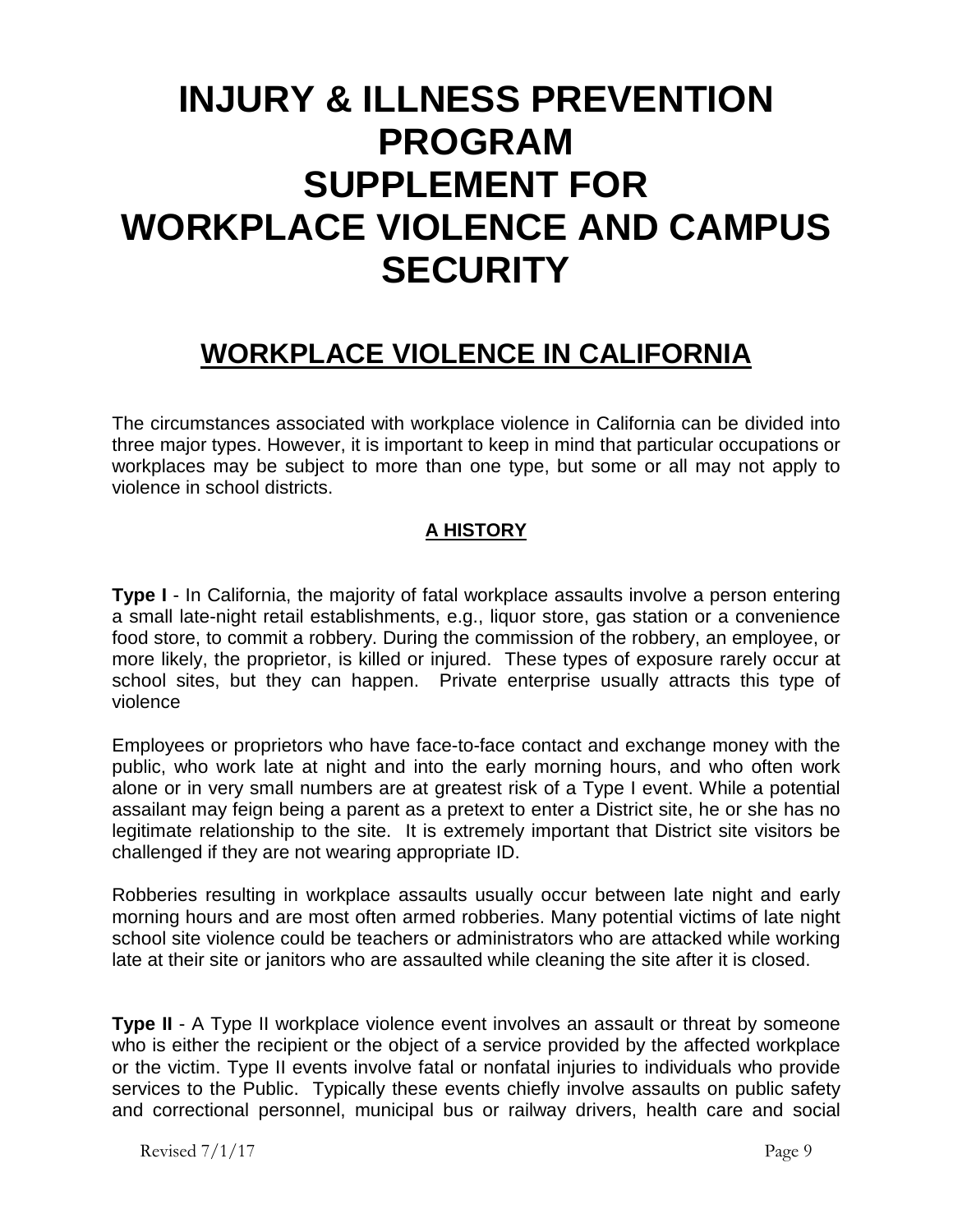service providers, teachers, school district security personnel, sales personnel, and other public or private service sector employees who provide professional, public safety, administrative or business services to the public. Law enforcement personnel are at risk of assault from the "object" of public safety services (suspicious persons, detainees, or arrestees) when making arrests, and enforcing the laws of the jurisdiction which they serve.

Of increasing concern, though, are Type II events involving assaults to the following types of service providers:

- (1) Medical care providers in acute care hospitals, long-term care facilities, outpatient clinics and home health agencies;
- (2) Mental health and psychiatric care providers in inpatient facilities, outpatient clinics, residential sites and home health agencies;
- (3) Alcohol and drug treatment providers;
- (4) Social welfare providers in unemployment offices, welfare eligibility offices, homeless shelters, probation offices and child welfare agencies;
- (5) Teaching, administrative and support staff in schools where students have a history of violent behavior; and
- (6) Other types of service providers, e.g., justice system personnel, customer service representatives and delivery personnel.

Unlike Type I events which often represent irregular occurrences in the life of any particular District, Type II events occur on a daily basis in many Districts, and therefore represent a more pervasive risk.

**Type III** - A Type III workplace violence event consists of an assault by an individual who has some employment-related involvement with the workplace. A Type III event usually involves a threat of violence, or a physical act of violence resulting in a fatal or nonfatal injury, by a current or former employee, supervisor or manager; a current or former spouse or lover; a relative or friend; or some other person who has a dispute involving an employee of the workplace. Available data indicates that a Type III event is not associated with a specific type of workplace or occupation. Any workplace can be at risk of a Type III event. However, Type III events account for a much smaller proportion of fatal workplace injuries than Types I and II. Nevertheless, Type III fatalities often attract significant media attention and are perceived as being much more common than they actually are.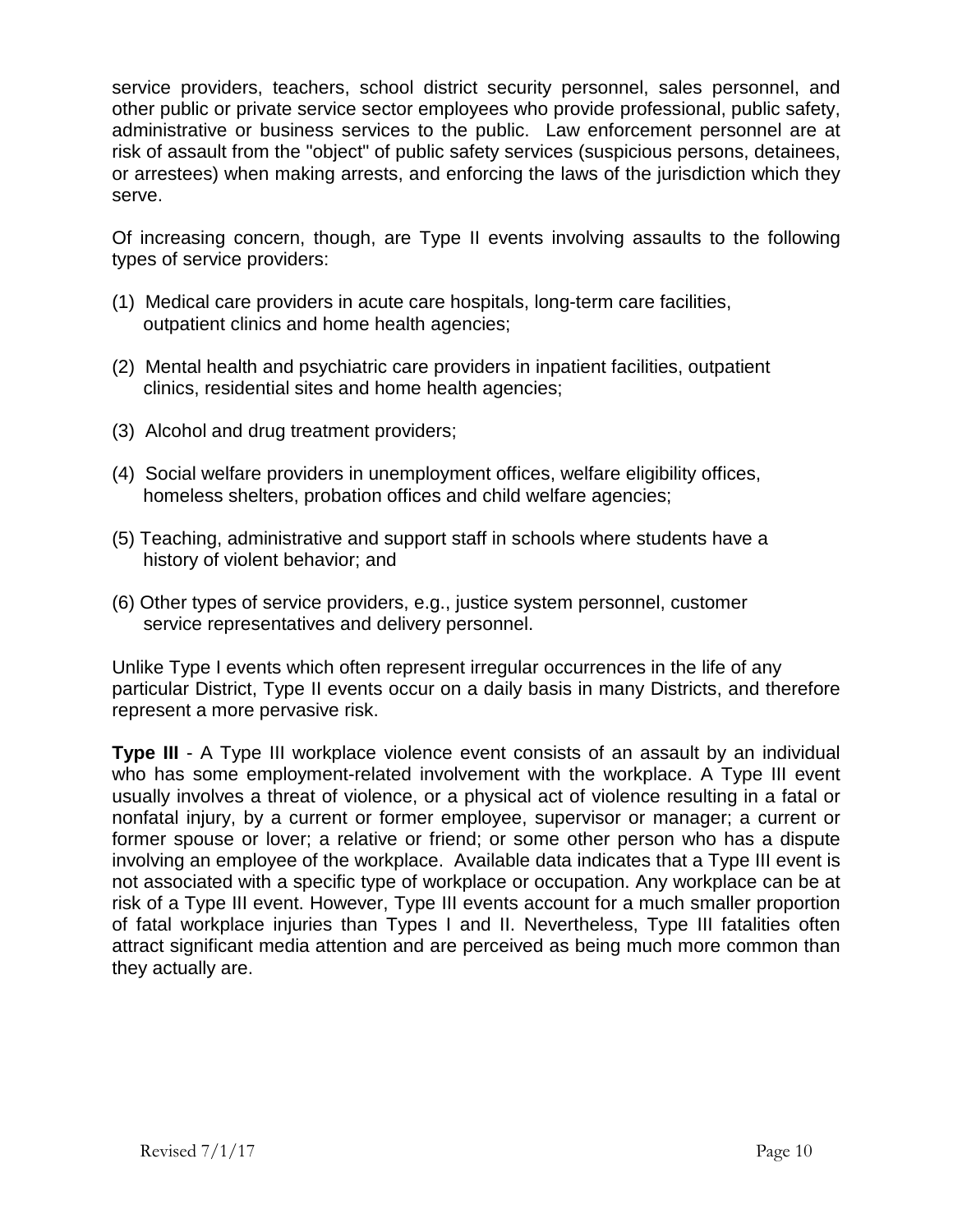# <span id="page-12-0"></span>**INJURY AND ILLNESS PREVENTION PROGRAM SUPPLEMENT FOR WORKPLACE SECURITY**

The IIP Program Supplement for Workplace Security addresses the hazards known to be associated with the three major types of workplace violence.

**Type I** workplace violence involves a violent act by an assailant with no legitimate relationship to the workplace who enters the workplace to commit a robbery or other criminal act.

**Type II** involves a violent act or threat of violence by a recipient of a service provided by our District, such as a student, parent, safety officer, teacher, employee or administrator.

**Type III** involves a violent act or threat of violence by a current or former employee, supervisor or manager, or another person who has some employment-related involvement with our District, such as an employee's spouse or lover, an employee's relative or friend, or another person who has a dispute with one of our employees.

# **RESPONSIBILITY**

<span id="page-12-1"></span>We have decided to assign responsibility for security in our workplace. The IIP Program Supplement administrator for workplace security is the Superintendent and has the authority and responsibility for implementing the provisions of this program.

All managers and supervisors are responsible for implementing and maintaining this IIP Program Supplement in their work areas and for answering employee questions about the IIP Program. A copy of this IIP Program Supplement is available from each site administrator.

# **COMPLIANCE**

<span id="page-12-2"></span>We have established the following policy to ensure compliance with our rules on workplace security. The District is committed to ensuring that all safety and health policies and procedures involving workplace security are clearly communicated and understood by all District employees. All employees are responsible for using safe work practices, for following all directives, policies and procedures, and for assisting in maintaining a safe and secure work environment. Our system of ensuring that all employees, including supervisors and managers, comply with work practices that are designed to make the workplace more secure, and do not engage in threats or physical actions which create a security hazard for others in the workplace, include: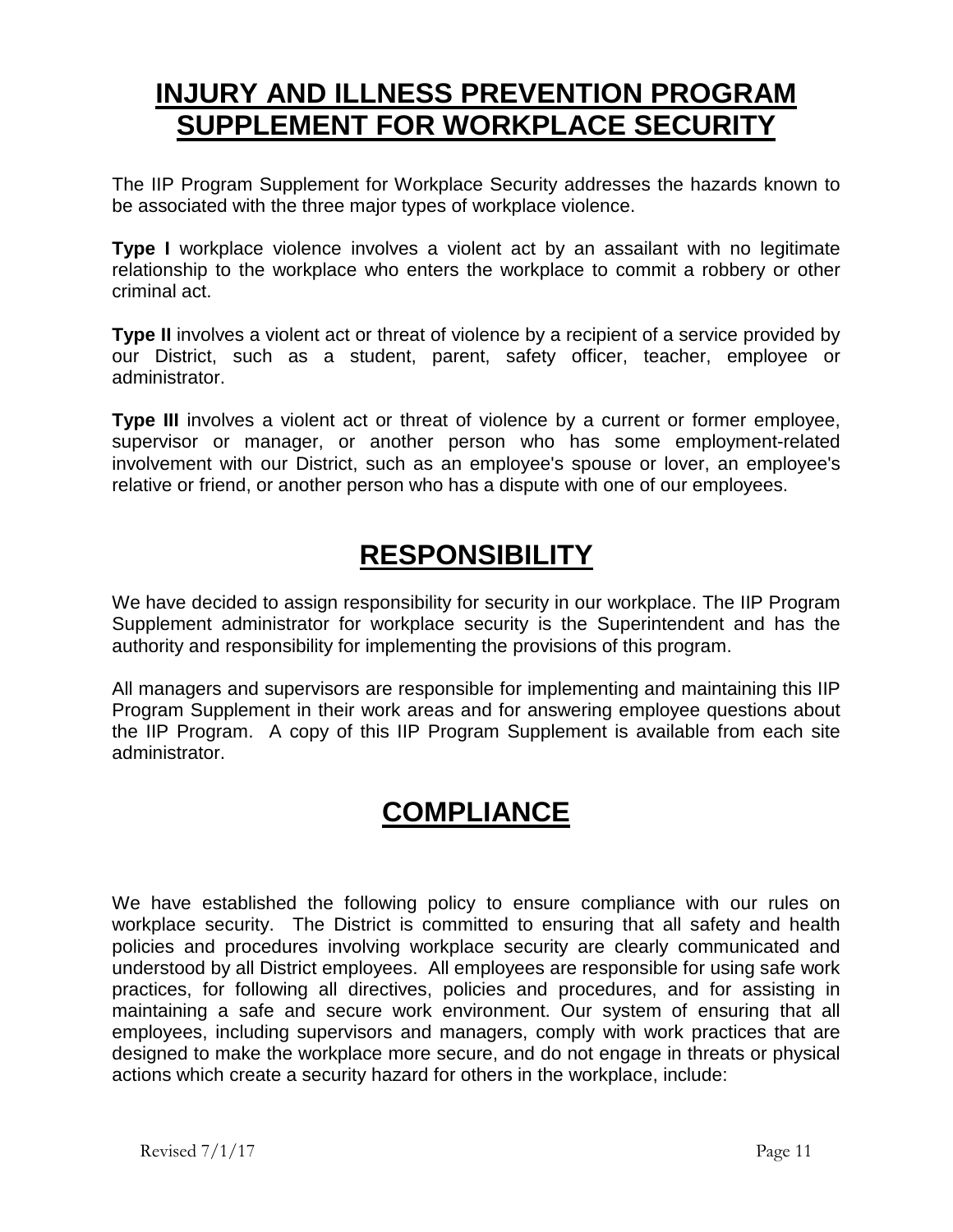- 1) Informing employees, supervisors and managers of the provisions of our IIP Program Supplement for Workplace Security.
- 2) Evaluating the performance of all employees in complying with our District's workplace security measures.
- 3) Providing training and/or counseling to District employees whose performance is deficient in complying with work practices designed to ensure workplace security.
- 4) Disciplining employees for failure to comply with workplace security practices.

# **COMMUNICATION**

<span id="page-13-0"></span>At Washington Unified School District, it is recognized that to maintain a safe, healthy and secure workplace there must be open, two-way communication between all employees, including managers and supervisors, on all workplace safety, health and security issues. Our District has a communication system designed to encourage a continuous flow of safety, health and security information between management and our employees, without fear of reprisal

and in a form that is readily understandable. Our communication system consists of the following checked items:

- New employee orientation on our District's workplace security policies, procedures and work practices.
- Periodic review of our IIP Program for Workplace Security with all personnel.
- Training programs designed to address specific aspects of workplace security unique to our District.
- Regularly scheduled safety meetings with all personnel that include workplace security discussions.
- A system for employees to inform management about workplace security hazards or threats of violence.
- Procedures for protecting employees who report threats from retaliation by the person making the threats.
- Our District communicates with and instructs employees orally about general safe work practices with respect to workplace security.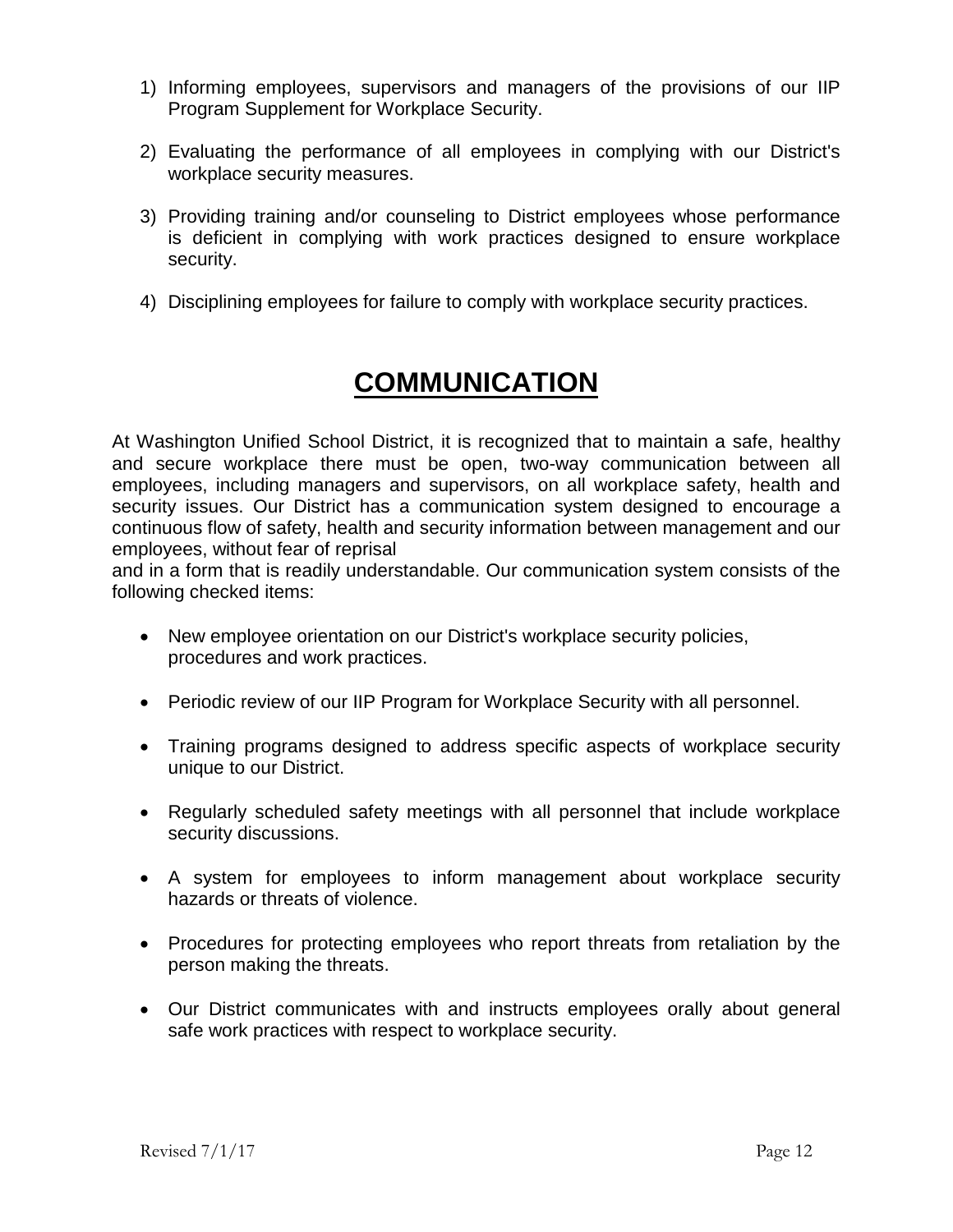# **HAZARD ASSESSMENT**

<span id="page-14-0"></span>The District will be performing workplace hazard assessment for workplace security in the form of periodic inspections. Periodic inspections for security hazards consist of identification and evaluation of workplace security hazards and changes in employee work practices, and may require assessing for more than one type of workplace violence. Inspections for each type of workplace violence will be assessed by using the methods specified below.

### **Inspections for Type I workplace security hazards include assessing:**

- 1) The need for security surveillance measures, such as cameras.
- 2) Procedures for employee response during a criminal act.
- 3) Procedures for reporting suspicious persons or activities.
- 4) Posting of emergency telephone numbers for law enforcement, fire and medical services where employees have access to a telephone with an outside line.

### **Inspections for Type II workplace security hazards include assessing:**

- 1) Access to, and freedom of movement within, the workplace.
- 2) Adequacy of workplace security systems, such as door locks, security windows, and physical barriers.
- 3) Frequency and severity of threatening or hostile situations that may lead to violent acts by persons who are service recipients of our District.
- 4) Employees' skill in safely handling threatening or hostile service recipients.
- 5) Effectiveness of systems and procedures to warn others of a security danger or to summon assistance, e.g., radios, phone intercom system.

#### **Inspections for Type III workplace security hazards include assessing:**

- 1) How well our District's anti-violence policy has been communicated to employees, supervisors or managers.
- 2) How well our District's management and employees communicate with each other.
- 3) Our employees', supervisors' and managers' knowledge of the warning signs of potential workplace violence.
- 4) Access to and freedom of movement within, the workplace by non-employees, including recently discharged employees or persons with whom one of our employee's is having a dispute.
- 5) Frequency and severity of employee reports of threats of physical or verbal abuse by managers, supervisors or other employees.
- 6) Any prior violent acts, threats of physical violence, verbal abuse, property damage or other signs of strain or pressure in the workplace.
- <span id="page-14-1"></span>7) Employee disciplinary and discharge procedures.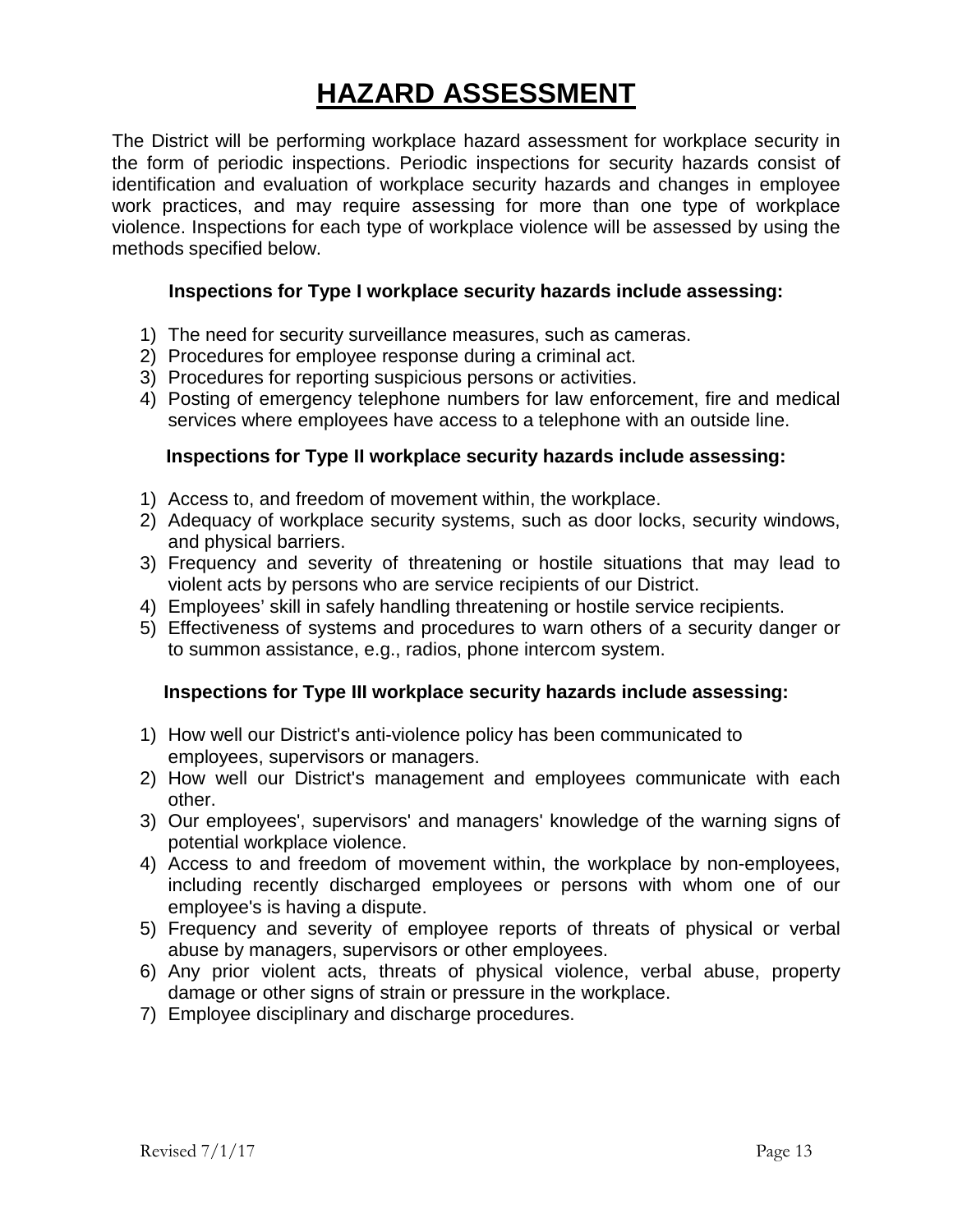# **INCIDENT INVESTIGATIONS**

We have established the following policy for investigating incidents of workplace violence. Our procedures for investigating incidents of workplace violence, which includes threats and physical injury, include:

- 1) Reviewing all previous incidents.
- 2) Visiting the scene of an incident as soon as possible.
- 3) Interviewing threatened or injured employees and witnesses.
- 4) Examining the workplace for security risk factors associated with the incident, including any previous reports of inappropriate behavior by the perpetrator.
- 5) Determining the cause of the incident.
- 6) Taking corrective action to prevent the incident from recurring.
- 7) Recording the findings and corrective actions taken.

# **HAZARD CORRECTION**

<span id="page-15-0"></span>Hazards which threaten the security of employees shall be corrected in a timely manner based on severity when they are first observed or discovered.

#### **Corrective measures for Type I workplace security hazards can include:**

- 1) Utilizing surveillance measures, such as cameras, to provide information as to what is going on outside and inside the workplace.
- 2) Procedures for the reporting suspicious persons or activities.
- 3) Employee, supervisor and management training on emergency action procedures.

## **Corrective measures for Type II workplace security hazards can include:**

- 1) Controlling access to the workplace and freedom of movement within it, consistent with business necessity.
- 2) Ensuring the adequacy of workplace security systems, such as door locks, security windows, physical barriers and restraint systems.
- 3) Providing employee training in recognizing and handling threatening or hostile situations that may lead to violent acts by persons who are service recipients of our District.
- 4) Placing effective systems to warn others of a security danger or to summon assistance, e.g., alarms or panic buttons.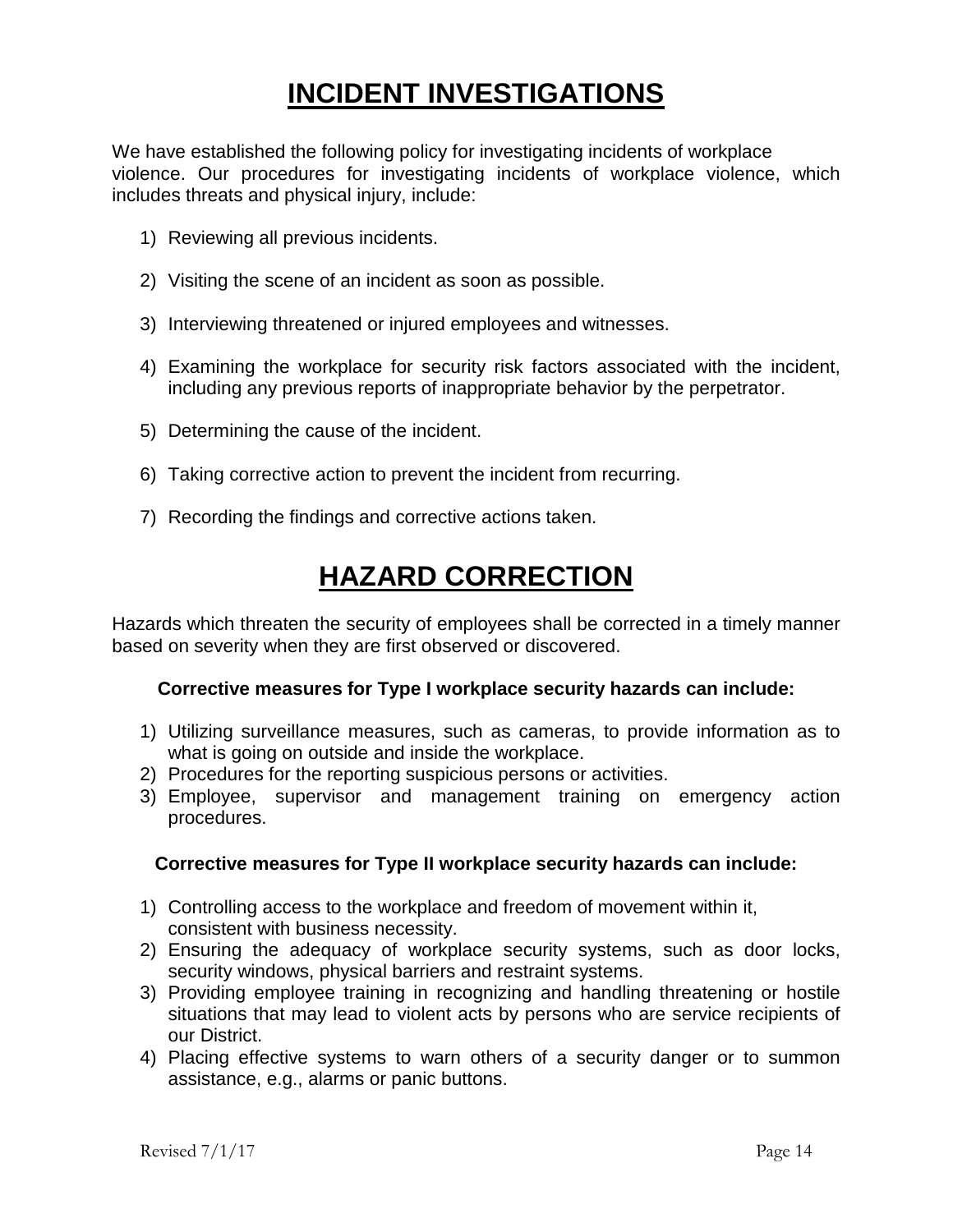# **Corrective measures for Type III workplace security hazards can include:**

- 1) Effectively communicating our District's anti-violence policy to all employees, supervisors or managers.
- 2) Improving how well our District's management and employees communicate with each other.
- 3) Increasing awareness by employees, supervisors and managers of the warning signs of potential workplace violence.
- 4) Controlling access to, and freedom of movement within, the workplace by nonemployees, including recently discharged employees or persons with whom one of our employee's is having a dispute.
- 5) Providing counseling to employees, supervisors or managers who exhibit behavior that represents strain or pressure which may lead to physical or verbal abuse of co-employees.
- 6) Ensure that all reports of violent acts, threats of physical violence, verbal abuse, property damage or other signs of strain or pressure in the workplace are handled effectively by management and that the person making the report is not subject to retaliation by the person making the threat.
- 7) Ensure that employee disciplinary and discharge procedures address the potential for workplace violence.

# **TRAINING AND INSTRUCTION**

<span id="page-16-0"></span>We have established the following policy on training all employees with respect to workplace security. All employees, including managers and supervisors, shall have training and instruction on general workplace security practices. Training and instruction shall be provided when the IIP Program for Workplace Security is first established and periodically thereafter. Training shall also be provided to all new employees and to other employees for whom training has not previously been provided and to all employees, supervisors and managers given new job assignments for which specific workplace security training for that job assignment has not previously been provided. Additional training and instruction will be provided to all personnel whenever the employer is made aware of new or previously unrecognized security hazards. General workplace security training and instruction includes, but is not limited to, the following:

- 1) Explanation of the IIP Program for Workplace Security including measures for reporting any violent acts or threats of violence.
- 2) Recognition of workplace security hazards including the risk factors associated with the three types of workplace violence.
- 3) Measures to prevent workplace violence, including procedures for reporting workplace security hazards or threats to managers and supervisors.
- 4) Ways to defuse hostile or threatening situations.
- 5) Measures to summon others for assistance.
- 6) Employee routes of escape.
- 7) Notification of law enforcement authorities when a criminal act may have occurred.